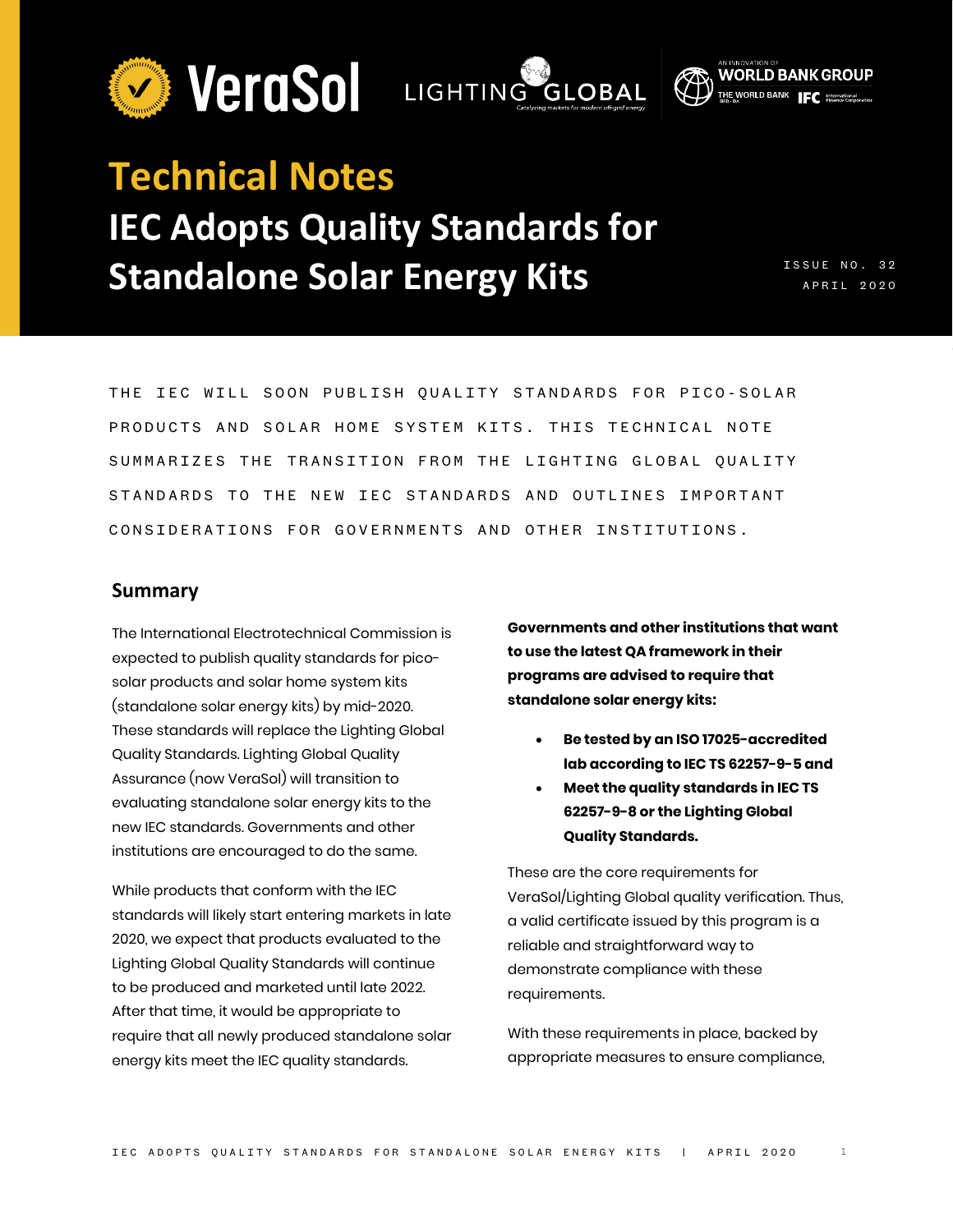governments and other institutions can promote good-quality products and protect consumers from poor-quality products for years to come.

## **IEC Adopts Quality Standards for Standalone Solar Energy Kits**

Later this year, the International Electrotechnical Commission (IEC), a leading international standards organization, will publish quality standards for standalone solar energy kits for the first time. This development opens the door to the widespread national adoption of these standards and will boost consumer protection efforts.

In January, the members of IEC Technical Committee 82 voted unanimously to approve the publication of Technical Specification (TS) 62257-9-8, which contains quality standards for pico-solar products and solar home system (SHS) kits with PV modules rated up to 350 watts. These standards are an updated version of the Lighting Global Quality Standards, developed by the World Bank Group and used widely around the world. Together with the corresponding test methods, IEC TS 62257-9-5, these quality standards form the foundation for quality in the off-grid solar sector.<sup>[1](#page-1-0)</sup>

One of the essential services Lighting Global Quality Assurance (now VeraSol) provides is evaluating standalone solar energy kits and

maintaining a public listing of the products that meet the Lighting Global Quality Standards. Private companies, governments, and other institutions have relied on this definitive list of good-quality products for many years. The VeraSol team will begin evaluating products using the newly adopted IEC quality standards (IEC TS 62257-9-8) later this year. These standards will replace the Lighting Global Quality Standards. In addition, the VeraSol team will begin providing certification services under the VeraSol brand name, that is, products that meet the IEC quality standards will be issued VeraSol certificates.[2](#page-1-0) See the "About VeraSol and Lighting Global" box on page 5 for more on the VeraSol program.

Table 1 (page 3) summarizes three key pieces of the internationally recognized QA framework for standalone solar energy kits and the transitions taking place in 2020.

Many institutions around the world use the Lighting Global Quality Assurance framework to ensure quality when promoting off-grid solar products. Several governments have gone further and have adopted compulsory quality standards to keep low-quality products out of the market. Because IEC standards are accepted around the world, many national governments will likely adopt the IEC test methods and quality standards in the coming years.

<span id="page-1-0"></span> $1$  The most recent version of the test methods is Edition 4 (2018), which can be purchased from the IEC webstore. The quality standards, IEC TS 62257-9-8, will also be available for purchase following publication.

 $2$  Other certification bodies may also evaluate products using the IEC quality standards and issue certificates for products they deem to meet the standards. We recommend that stakeholders continue to use Lighting Global/VeraSol quality verification in their conformity assessment processes.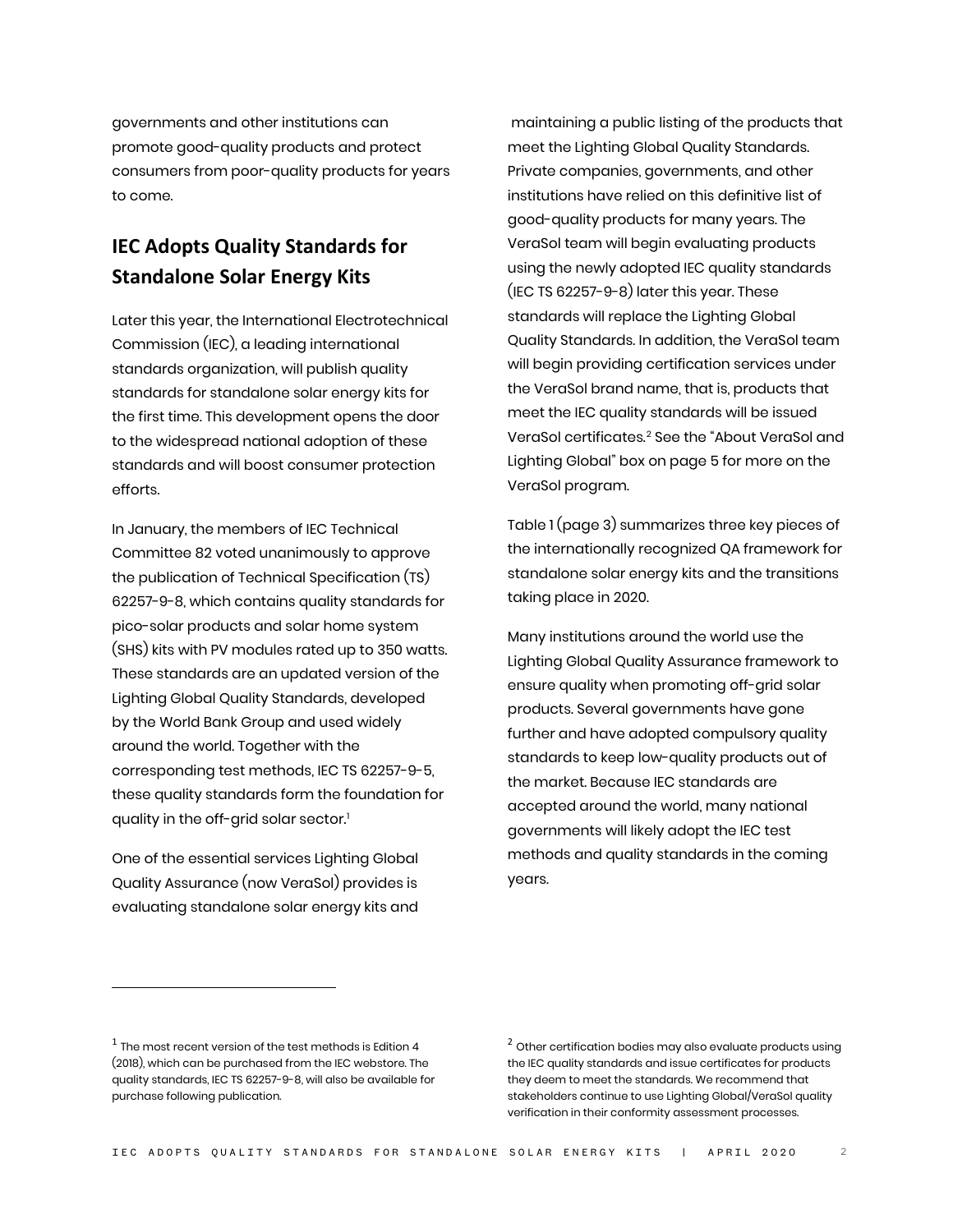|                                                              | <b>DESCRIPTION</b>                                                                 | <b>DOCUMENTATION</b>                          |                                 |
|--------------------------------------------------------------|------------------------------------------------------------------------------------|-----------------------------------------------|---------------------------------|
|                                                              |                                                                                    | <b>NOW</b>                                    | <b>FUTURE</b>                   |
| <b>TEST METHODS</b>                                          | Provides detailed instructions for<br>carrying out product sampling<br>and testing | IEC TS 62257-9-5                              | IEC TS 62257-9-5<br>(no change) |
| <b>OUALITY STANDARDS</b>                                     | Specifies the minimum criteria<br>that a quality product must meet                 | Lighting Global<br><b>Quality Standards</b>   | IEC TS 62257-9-8                |
| <b>QUALITY</b><br><b>VERIFICATION, OR</b><br>"CERTIFICATION" | Gives assurance that a product<br>meets the quality standards                      | Lighting Global<br><b>Verification Letter</b> | VeraSol Certificate             |

Table 1: The quality assurance framework for standalone solar energy kits up to 350 watts peak

An internationally harmonized approach to product quality benefits stakeholders throughout the value chain. With harmonized standards, suppliers can design, manufacture, and test their new products once, and then sell those products in multiple markets. This enables companies to get innovative new products to market faster and at lower cost, yielding big benefits for consumers.

Consumers today benefit from having access to a wide variety of products that meet the Lighting Global Quality Standards. There are now approximately 165 Lighting Global Quality Verified products on the market with combined annual sales of more than 6 million units across more than 80 countries.<sup>[3](#page-2-0)</sup> Therefore, in the transition to the IEC quality standards, it is critically important that governments and other institutions take care not to disrupt the flow of good-quality products into their markets.

It will take time to complete the transition to the IEC quality standards. Test results for standalone solar energy kits are valid for two years (per IEC TS 62257-9-8). To minimize costs, manufacturers with quality-verified products typically do not get their products retested until the end of the two-year period. When a product is retested, it is held to the standards in effect at that time. Thus, we anticipate that products evaluated to the Lighting Global Quality Standards will be produced until late 2022.<sup>[4](#page-2-0)</sup> We strongly recommend that governments and other institutions continue to promote these products in their programs and allow them to be traded in markets until that time. After 2022, it would be appropriate to require that all newly produced standalone solar energy kits meet the IEC quality standards.

Products tested and evaluated to the IEC quality standards should start entering markets in late

<span id="page-2-0"></span><sup>3</sup> GOGLA, 'Global Off-Grid Solar Market Report Database', in partnership with Lighting Global and Efficiency for Access Coalition

<sup>&</sup>lt;sup>4</sup> We forecast that test results for approximately 135 qualityverified products will remain valid into 2021 and 75 qualityverified products will remain valid into 2022.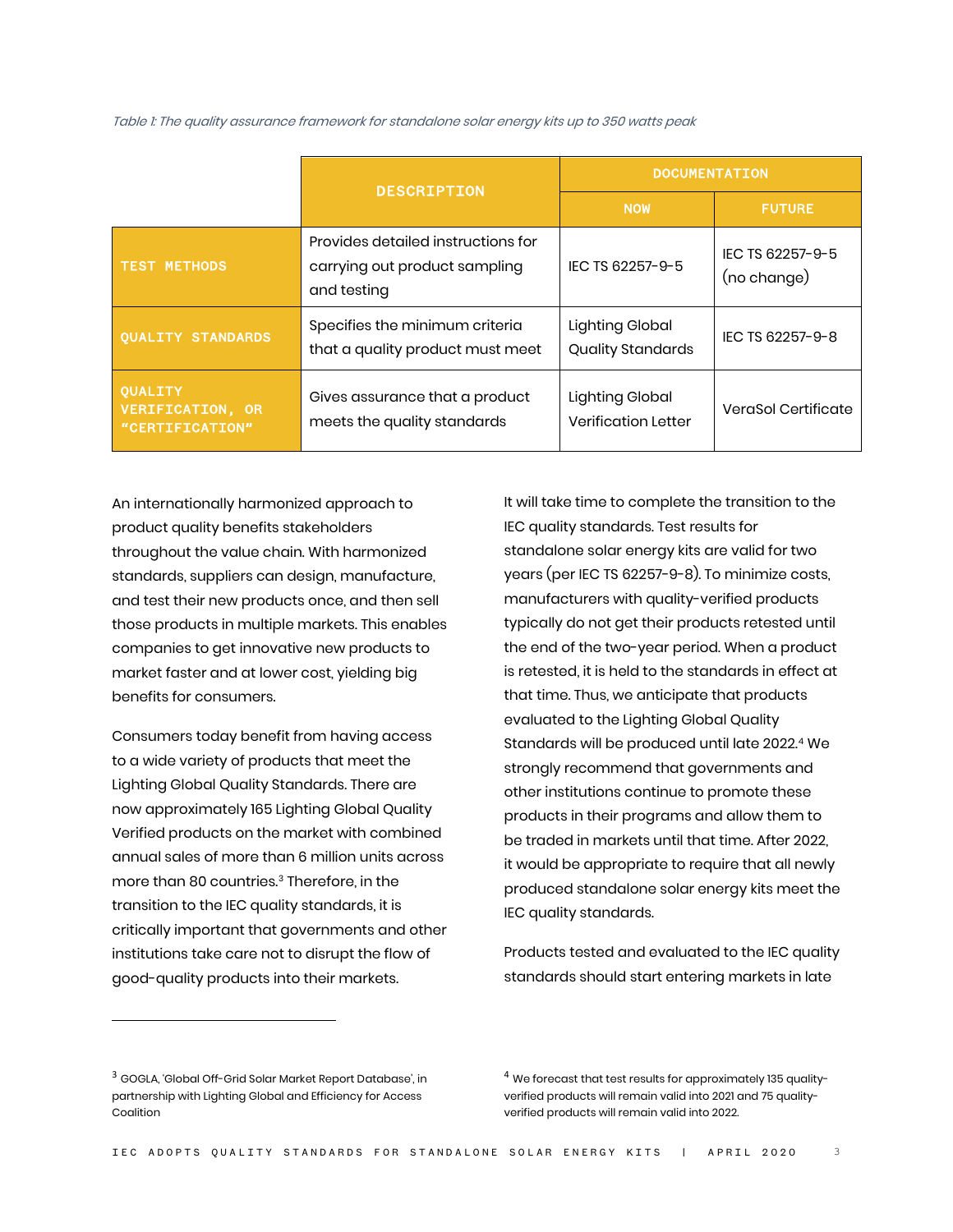2020. The quality standards, which are expected to be published in mid-2020, include two new PV module safety tests and a few requirements beyond those included in the Lighting Global Quality Standards, including some focused on lithium battery safety. The QA team is working directly with test labs to familiarize them with the new IEC quality standards so they can start conducting the new tests as soon as possible after publication. We have produced three documents to serve as resources for stakeholders:

- Summary [of the new quality standards](https://www.lightingglobal.org/resource/summary-of-requirements-in-iec-ts-62257-9-82020/) (IEC TS 62257-9-8:2020)
- [Change Log for Quality Standards,](https://www.lightingglobal.org/resource/change-log-for-quality-standards/)  showing how the new standards differ from the Lighting Global Quality **Standards**
- **[Summary of Stakeholder Comments](https://www.lightingglobal.org/resource/stakeholder-feedback-on-proposed-changes-to-the-draft-quality-standards-under-review-by-the-iec-february-2020/)** submitted in 2019 on proposed changes to the standards

The QA team provides third-party certification for standalone solar energy kits. Products that meet the Lighting Global Quality Standards are listed on the products page on [www.lightingglobal.org.](http://www.lightingglobal.org/) Beginning in mid-2020, all of the products we certify—whether evaluated to the Lighting Global Quality Standards or the new IEC quality standards—will be listed in one convenient place, on [verasol.org.](https://verasol.org/) The list will also include Lighting Global Quality Verified products with valid verification letters issued prior to the transition to VeraSol.

Figure 1: Timeline of transition to IEC quality standards

# JANUARY 2020

IEC quality standards approved

# **JUNE 2020\***

IEC quality standards published

### **AUGUST 2020\***

Products that meet the IEC quality standards begin to enter the market

### **JANUARY 2021**

**Lighting Global Quality** Standards are no longer used to evaluate products

## **JANUARY 2023**

Products evaluated to Lighting Global Quality Standards are no longer on the market

\*Estimated